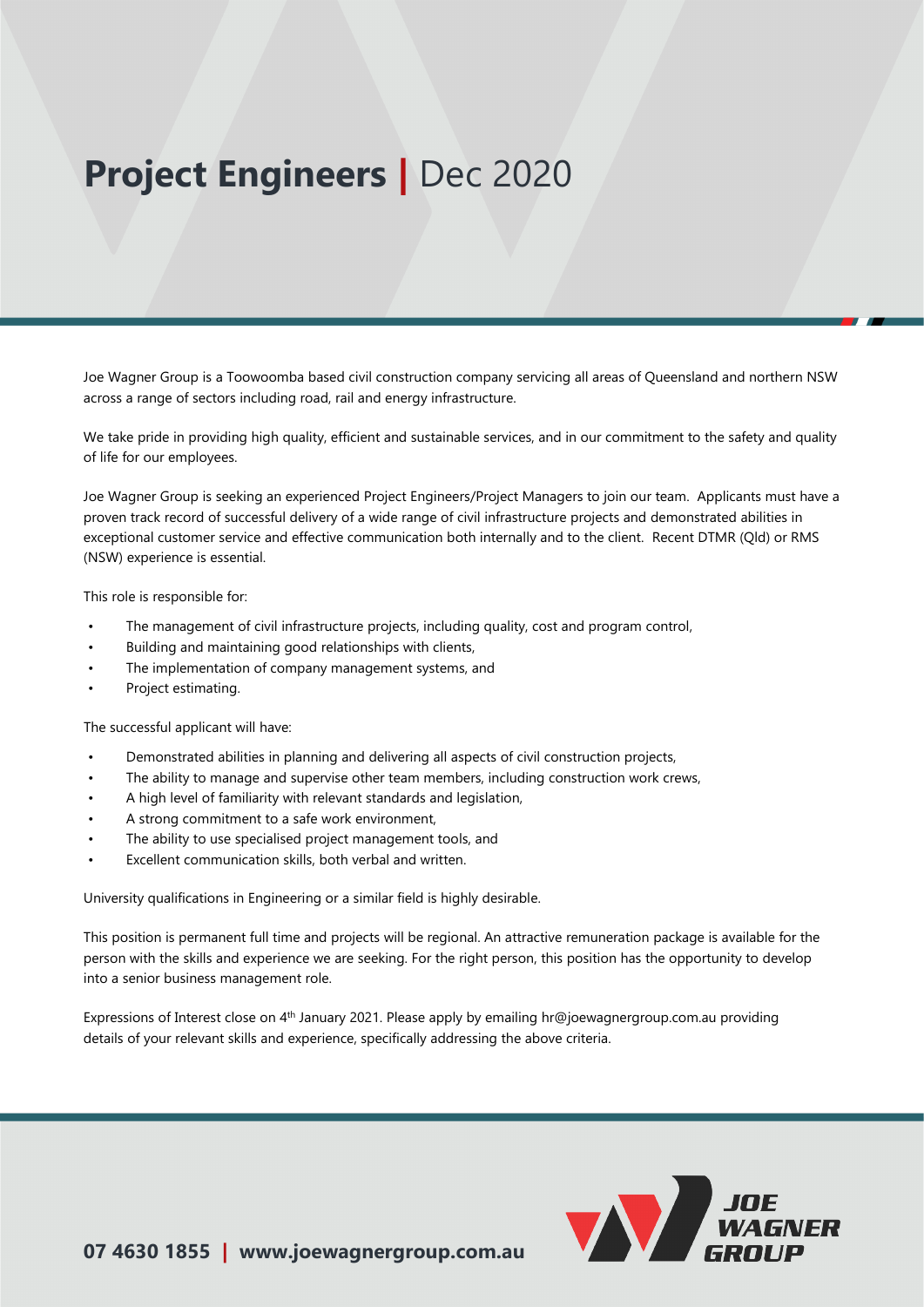## **About us**

#### What we do

Joe Wagner Group provides plant hire and civil construction services across a range of industries including: infrastructure, energy, government, mining, commercial and residential projects.

We service all areas of Queensland from our base on the Darling Downs and travel interstate as required.

Our aim is to provide sustainable construction solutions.

#### Our History

Joe Wagner Earthmoving was established in 1985 to provide earthmoving plant hire for Toowoomba and the Darling Downs. Today Joe's sons, Nick and Jim, have become the Directors, joining long term employees and young trainees in delivering professional construction solutions with small business service.

#### Our Values

We take great pride in the company's reputation as an industry leader in its field. The business continues to adopt the latest plant and machinery technology and strives for continual improvement as a professional organisation. Joe Wagner Group has 4 Core Values:

- 1. We enjoy what we do
- 2. We do the right thing by everyone
- 3. We think outside the square
- 4. We inspire

Through imbedding these Values in our business, we ensure that:

- Our high quality, efficient service assists our clients to run their own sustainable businesses.
- We recognise the value of our employees and their families and are committed to their safety, quality of life and training.
- Our work is conducted to the highest environmental standards so that our descendants can enjoy our beautiful country as much as we do today.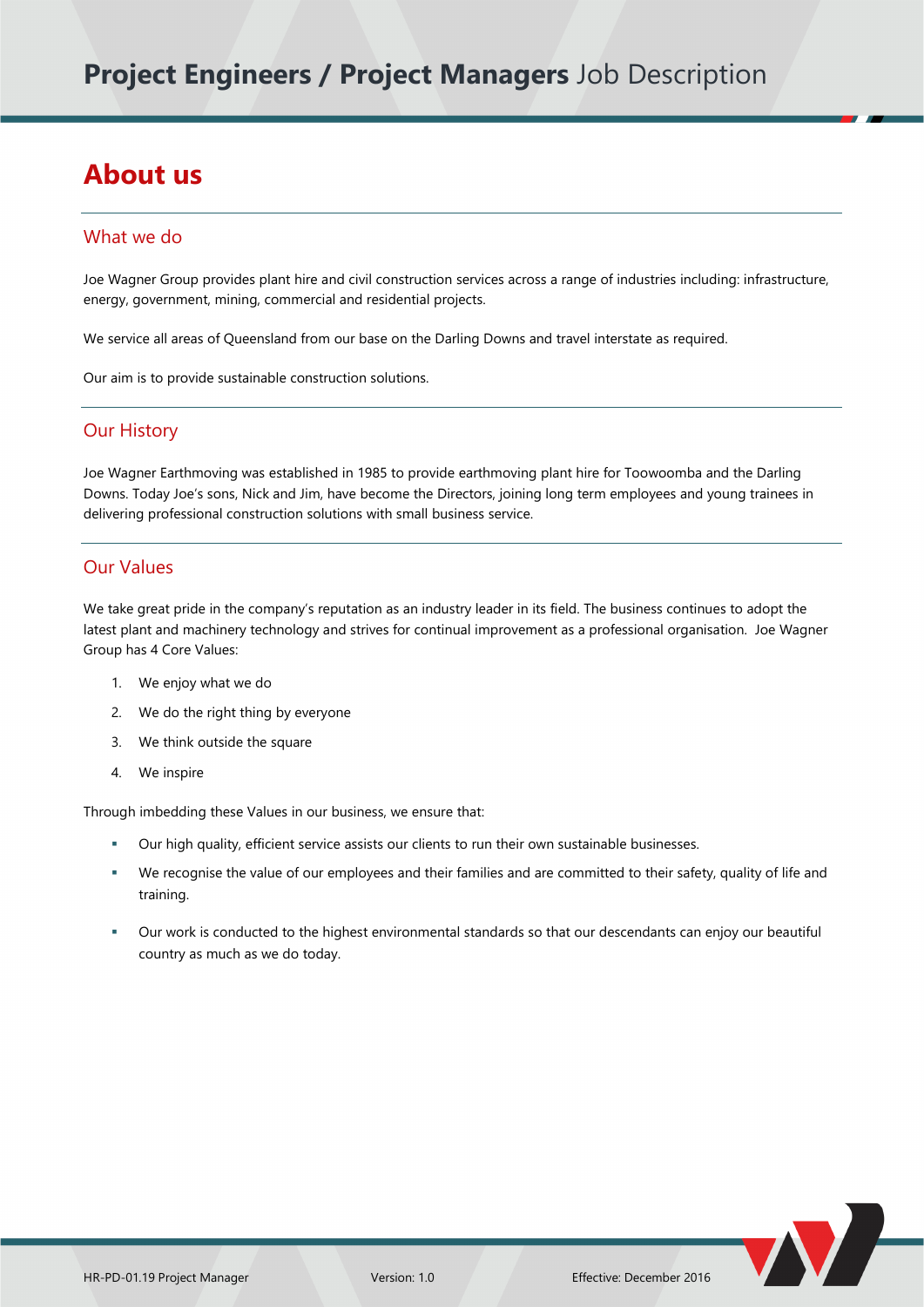### **Your Position**

Listed below are the key responsibilities for your position. These are broken down into tasks and as part of your induction and ongoing feedback with us; we will set the expectations around your performance.

| <b>Reports to:</b> | Incumbent: |
|--------------------|------------|
|                    |            |

#### **Purpose of the position:**

The purpose of this position is to manage Joe Wagner Group construction projects. It will also be responsible for management systems, estimating and office support. This person will be involved in providing exceptional service and communication with the customer and where needed, acting as the communication link between the customer and the Directors.

| <b>Responsibility:</b>                            | <b>Tasks:</b>                                                                                                                                                                                       |
|---------------------------------------------------|-----------------------------------------------------------------------------------------------------------------------------------------------------------------------------------------------------|
|                                                   |                                                                                                                                                                                                     |
| Project management                                | Primary responsibility for project construction management<br>T,                                                                                                                                    |
|                                                   | Manage client correspondence and contractual items<br>T.                                                                                                                                            |
|                                                   | Compile and submit progress claims<br>T,                                                                                                                                                            |
|                                                   | Assess, value, substantiate and submit variation claims<br>T,                                                                                                                                       |
|                                                   | Project cost reporting<br>×                                                                                                                                                                         |
|                                                   | Project quality, safety and environmental management. Includes planning,<br>T,<br>implementation, trouble shooting and reporting                                                                    |
|                                                   | Manage project programmes including updating the computerised project<br>T,<br>schedule, identifying delays and putting in place contingency plans and keeping<br>clients up to date as appropriate |
|                                                   | Lead subcontractor and supplier procurement and management<br>٠                                                                                                                                     |
|                                                   | Analyse and report on project performance including programme, budget and<br>Ē,<br>other key performance indicators                                                                                 |
|                                                   | Provide technical support to project staff<br>٠                                                                                                                                                     |
|                                                   | Primary responsibility for client liaison and business development<br>T.                                                                                                                            |
| <b>Integrated Management</b><br>System Management | Assist with the implementation and maintenance of the Joe Wagner Group<br>×<br>Integrated Management System (IMS).                                                                                  |
|                                                   | Assist with the facilitation of external audits required to maintain third party<br>r.<br>certification of the IMS.                                                                                 |
|                                                   | Actively seek to continually improve the IMS to achieve industry best practice<br>r.<br>and efficiency in implementation.                                                                           |
|                                                   | Lead internal audits and inspections; corrective action requests; incident<br>r.<br>investigations; and related IMS functions.                                                                      |
|                                                   | Develop Project Management Plans, Inspection and Test Plans, Traffic<br>T,<br>Management Plans and other project management documentation.                                                          |
|                                                   | Train other workers in relevant aspects of the IMS.<br>U,                                                                                                                                           |
|                                                   |                                                                                                                                                                                                     |

V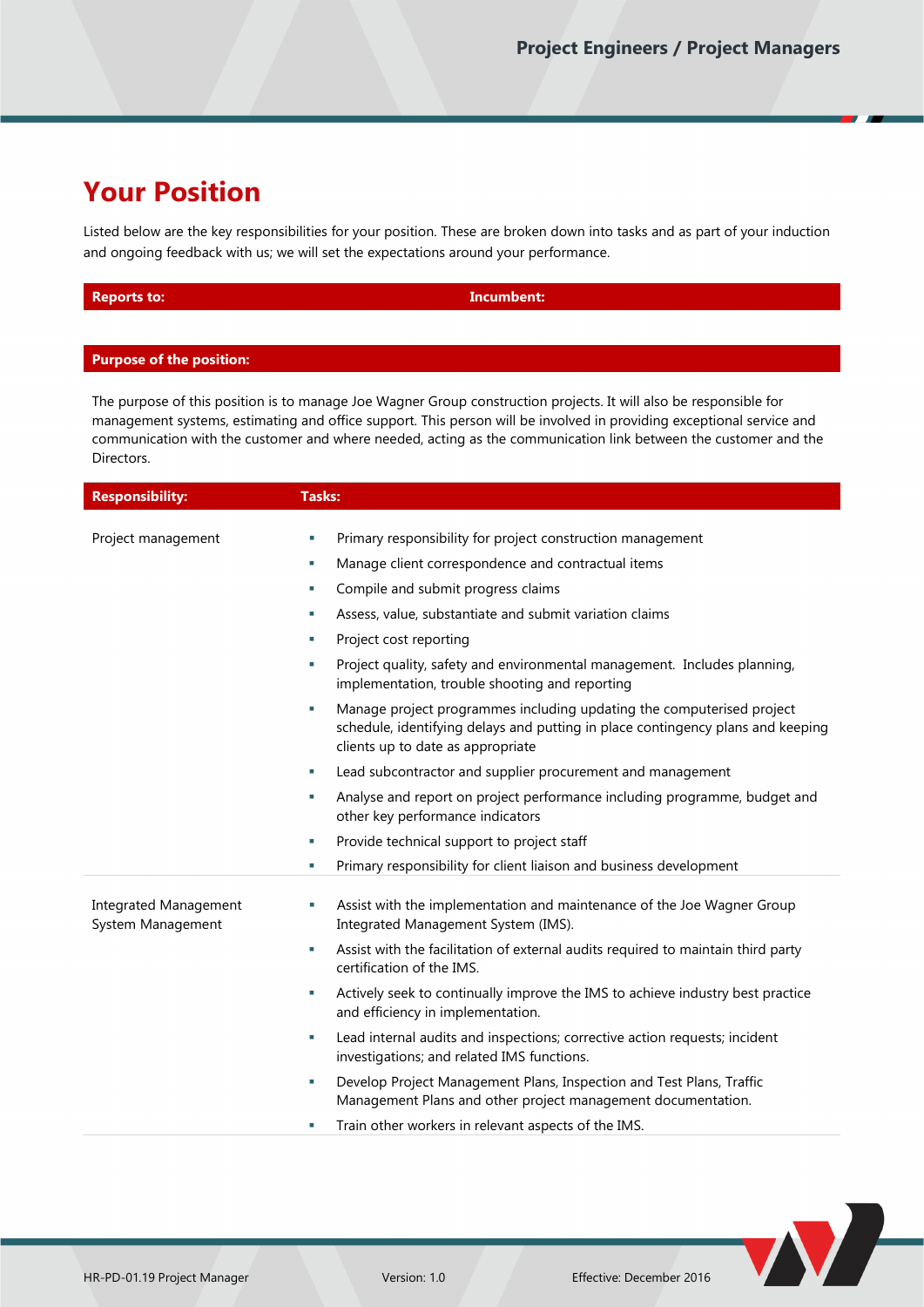| Estimating                                            | Participate in all aspects of tendering across the business. Seek, prepare and<br>×<br>submit bids for all types of civil construction projects.<br>Review and interpret project documentation. Such documents may include but<br>×<br>are not limited to: Drawings, Specifications and Geotechnical Reports.<br>Prepare accurate and precise quantity takeoffs.<br>ш<br>Participate in site visits when required to understand the scope of work, take<br>ш<br>photos and liaise with the potential client(s).<br>Research and contact potential suppliers, tradespeople and subcontractors to<br>×<br>obtain quotes. |
|-------------------------------------------------------|------------------------------------------------------------------------------------------------------------------------------------------------------------------------------------------------------------------------------------------------------------------------------------------------------------------------------------------------------------------------------------------------------------------------------------------------------------------------------------------------------------------------------------------------------------------------------------------------------------------------|
|                                                       |                                                                                                                                                                                                                                                                                                                                                                                                                                                                                                                                                                                                                        |
|                                                       |                                                                                                                                                                                                                                                                                                                                                                                                                                                                                                                                                                                                                        |
|                                                       |                                                                                                                                                                                                                                                                                                                                                                                                                                                                                                                                                                                                                        |
|                                                       |                                                                                                                                                                                                                                                                                                                                                                                                                                                                                                                                                                                                                        |
|                                                       |                                                                                                                                                                                                                                                                                                                                                                                                                                                                                                                                                                                                                        |
|                                                       | Calculate accurate cost estimates from first principles.<br>×                                                                                                                                                                                                                                                                                                                                                                                                                                                                                                                                                          |
|                                                       | Identify to the Directors the risks and opportunities associated with each<br>ш<br>project. Assist in the assessment of such risks and opportunities and provide<br>advice on management of them.                                                                                                                                                                                                                                                                                                                                                                                                                      |
| Office Management Support                             | Assist with general office duties as required<br>×.                                                                                                                                                                                                                                                                                                                                                                                                                                                                                                                                                                    |
| Customer Service &                                    | Liaise regularly with client representatives<br>×                                                                                                                                                                                                                                                                                                                                                                                                                                                                                                                                                                      |
| Relationship                                          | Actively seek out new opportunities for the business<br>ш                                                                                                                                                                                                                                                                                                                                                                                                                                                                                                                                                              |
|                                                       | Demonstrate at all times an understanding of the need for quality and<br>×<br>timeliness in service to create satisfied customers                                                                                                                                                                                                                                                                                                                                                                                                                                                                                      |
|                                                       | Provide information to the Directors as required in response to any customer<br>×<br>complaints/queries/issues                                                                                                                                                                                                                                                                                                                                                                                                                                                                                                         |
| Training                                              | Attend appropriate development and skills training opportunities as directed<br>×,                                                                                                                                                                                                                                                                                                                                                                                                                                                                                                                                     |
|                                                       | Demonstrate commitment to your own professional skills and knowledge<br>ш                                                                                                                                                                                                                                                                                                                                                                                                                                                                                                                                              |
|                                                       | Understand your area of competence and advise of any training requirements<br>ш<br>that you believe may be relevant to your work.                                                                                                                                                                                                                                                                                                                                                                                                                                                                                      |
| Quality, Environment and<br>Workplace Health & Safety | In cooperation with the Directors, proactively identify and implement best<br>×<br>practice and high quality processes and systems                                                                                                                                                                                                                                                                                                                                                                                                                                                                                     |
|                                                       | Comply with all relevant legislation, regulations, codes of practice, standards,<br>×<br>company policies, procedures, instructions relevant to your work<br>Take all reasonable steps to reduce the risk of any hazard and to<br>control/minimize the hazard to yourself and others<br>Manage and report WHS issues Directors<br>$\bullet$<br>Lead relevant consultation, training, etc<br>$\bullet$<br>Participate in Rehabilitation and Return to Work Plan/Suitable Duties or<br>$\bullet$<br>EAP programs where relevant                                                                                          |
|                                                       | Inform the Directors of any relevant information/changes including:<br>when you are under the influence or taking any form of<br>drug/medication/alcohol                                                                                                                                                                                                                                                                                                                                                                                                                                                               |
|                                                       | any changes to your health and wellbeing that may influence your work<br>ability<br>any changes to your emergency medical information                                                                                                                                                                                                                                                                                                                                                                                                                                                                                  |
|                                                       | any changes to your drivers'/other licences                                                                                                                                                                                                                                                                                                                                                                                                                                                                                                                                                                            |
|                                                       | Attend and/or deliver Toolbox talks, site inductions and pre-starts as required                                                                                                                                                                                                                                                                                                                                                                                                                                                                                                                                        |
|                                                       | Liaise with client's representative on site for any safety issues                                                                                                                                                                                                                                                                                                                                                                                                                                                                                                                                                      |
|                                                       | V                                                                                                                                                                                                                                                                                                                                                                                                                                                                                                                                                                                                                      |
| HR-PD-01.19 Project Manager                           | Effective: December 2016<br>Version: 1.0                                                                                                                                                                                                                                                                                                                                                                                                                                                                                                                                                                               |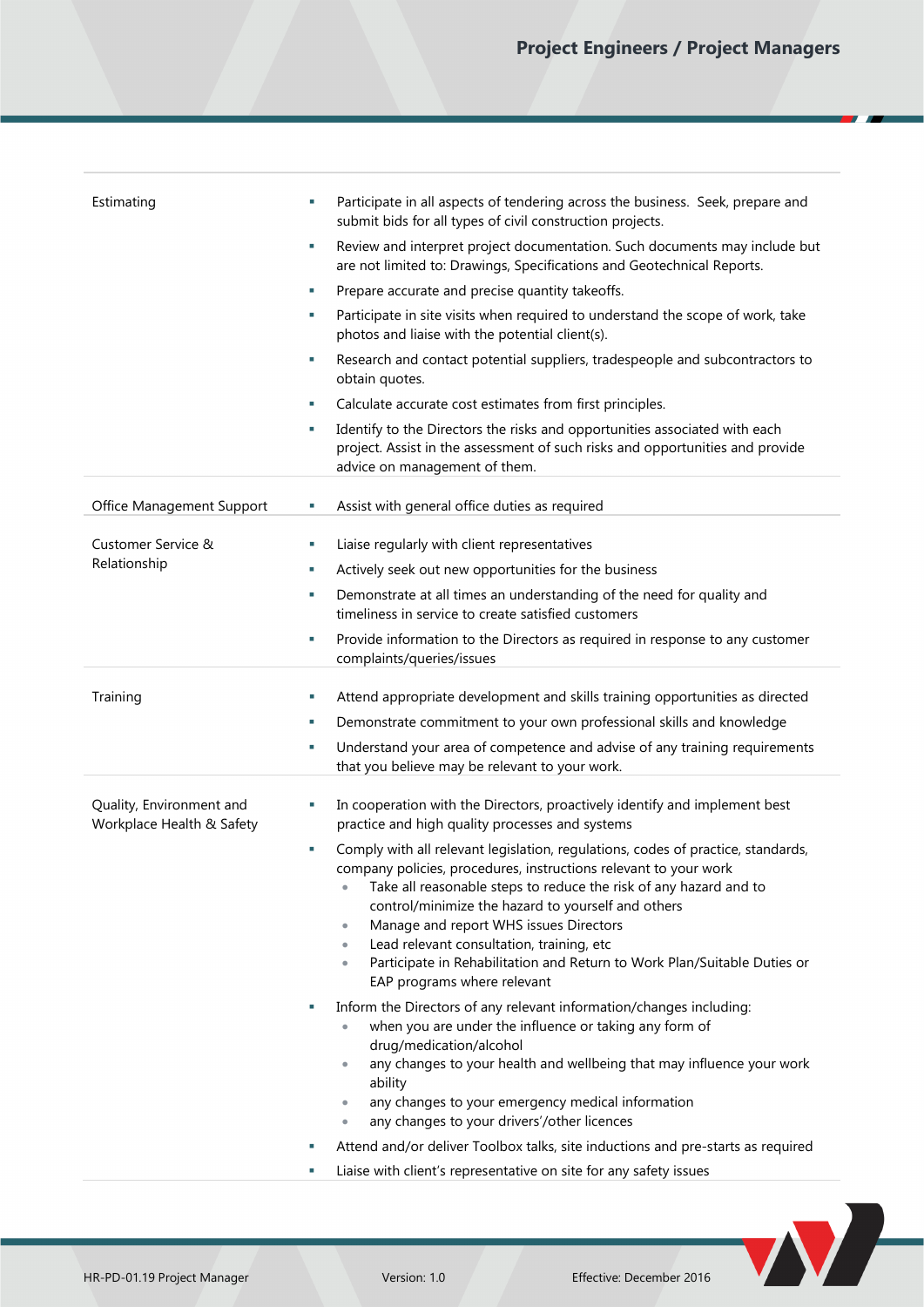Manager responsibilities in respect to Quality, Environment and Workplace Health & Safety

- The promotion of safety among others, including (but not limited to):
	- the effective use of the Joe Wagner Group Integrated Management System a role model in your approach to encouraging other staff to adopt and
	- improve their personal safely consciousness lead by example and build trust by doing what you say
	- have a visible presence in the work area
	- encourage reporting of all damage to plant and equipment, arrange repairs and analyse and deal with underlying causes appropriately
- Ensure that visiting Contractors are engaged in accordance with the Joe Wagner Group Integrated Management System and are involved in the appropriate safety induction
- Continually assist in the reduction of the environmental impacts of our operations

Any other duties as directed by management from time to time

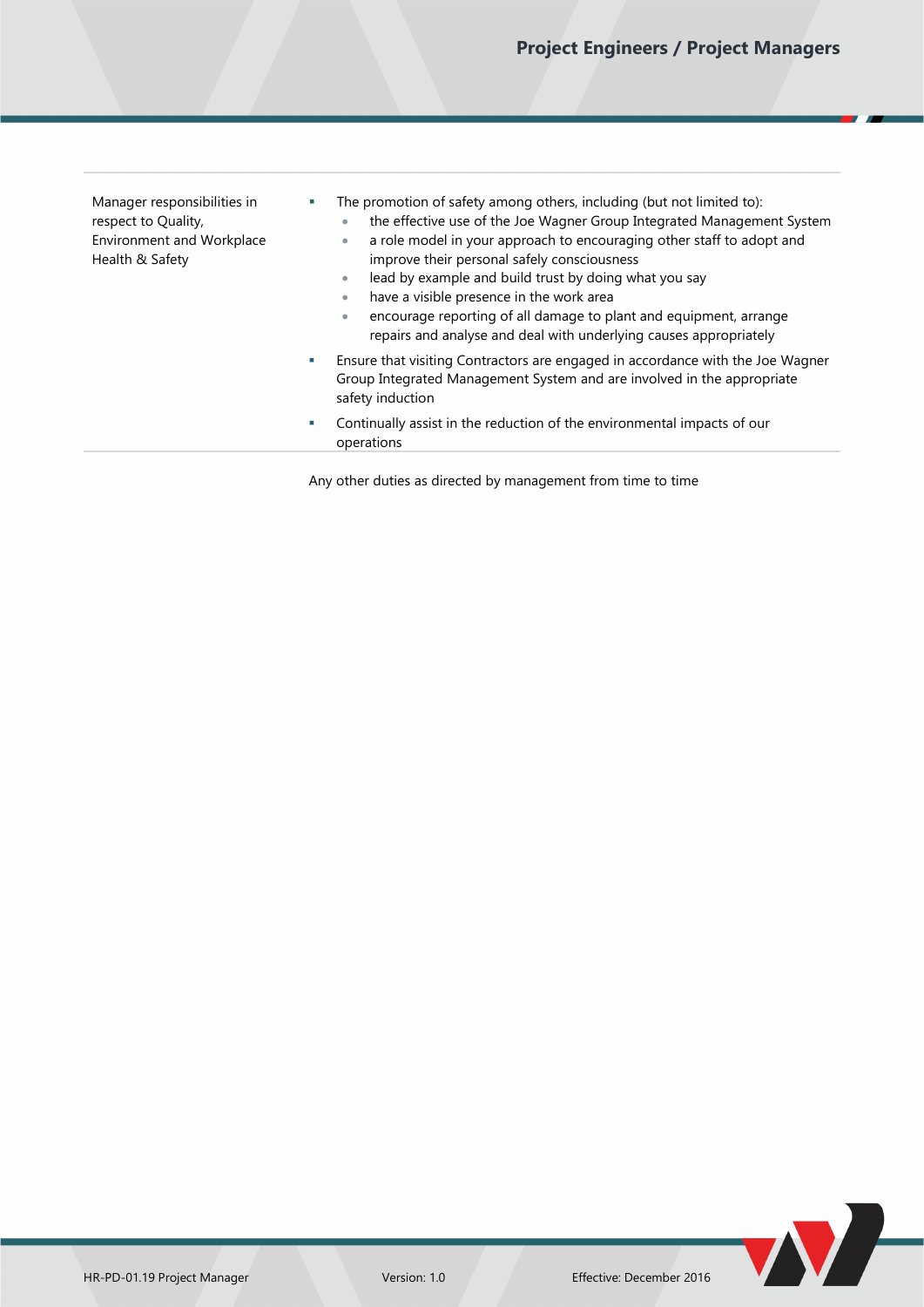## **Your Skills, Experience & Behaviours**

When we look at our team, we look for two key things – 1) their **ability** to do the role (technical skills and experience); and 2) **how** they do the role (their behaviours). These are equally important to us.

| Skills & requirements       | T, | Expert level of civil construction management skills                                                                                                                                                                                      |
|-----------------------------|----|-------------------------------------------------------------------------------------------------------------------------------------------------------------------------------------------------------------------------------------------|
|                             | ×  | Ability to plan and deliver all aspects of civil construction projects                                                                                                                                                                    |
|                             | ×  | Ability to manage and supervise other team members                                                                                                                                                                                        |
|                             | T, | High level of familiarity with relevant Standards and Legislation                                                                                                                                                                         |
|                             | ×  | Solid computer literacy including Word, Excel and Outlook                                                                                                                                                                                 |
|                             | ×. | Ability to use specialist software including proprietary programming tools (e.g.<br>MS Project, Asta Powerproject), estimating tools (e.g. Expert Estimation),<br>drawing tools (e.g. AutoCAD), cost control tools (WorkBench) and others |
|                             | ٠  | Exceptional organisational abilities including the ability to time manage yourself<br>and other staff                                                                                                                                     |
|                             | ×, | Ability to ensure all jobs are performed to a high level of customer satisfaction<br>and standard                                                                                                                                         |
|                             | ×. | Ability to adhere to workplace safety procedures, write Safe Work Method<br>Statements, conduct risk assessments and ability to lead others in the same                                                                                   |
|                             | п  | Excellent written communication skills                                                                                                                                                                                                    |
|                             | ×  | Excellent verbal communication skills and exceptional interpersonal skills and<br>ability to build rapport with and negotiate with customers                                                                                              |
|                             | ×  | Solid mathematical abilities                                                                                                                                                                                                              |
|                             | ×. | Proven, effective people management skills                                                                                                                                                                                                |
|                             | ×. | Demonstrated ability in Risk Management                                                                                                                                                                                                   |
|                             | ×, | Ability to read and understand plans and specifications with exceptional<br>attention to detail                                                                                                                                           |
|                             | ×. | Ability to be flexible and focus on identifying and providing solutions                                                                                                                                                                   |
|                             | ×. | Demonstrated attention to detail with consistently accurate results                                                                                                                                                                       |
|                             | ×  | The ability to meet and maintain the physical requirements of the role                                                                                                                                                                    |
|                             | ×, | Extensive civil construction experience is essential (minimum 10 year)                                                                                                                                                                    |
| Experience & Qualifications | T, | Previous experience in construction management or site supervision is highly                                                                                                                                                              |
|                             |    | desirable                                                                                                                                                                                                                                 |
|                             |    | Current, valid driver's licence relevant to your role (ability to provide a clean<br>driving record with documented evidence of driving history/check<br>substantiated)                                                                   |
|                             | ×  | General construction industry induction (Blue or white card)                                                                                                                                                                              |
|                             | ×  | Competency in the safe operation of plant, Licenses to Perform High Risk Work,<br>tickets/qualifications in other relevant trades are desirable                                                                                           |
|                             | T. | A degree in Engineering/Construction Management or similar field is highly<br>desirable                                                                                                                                                   |

N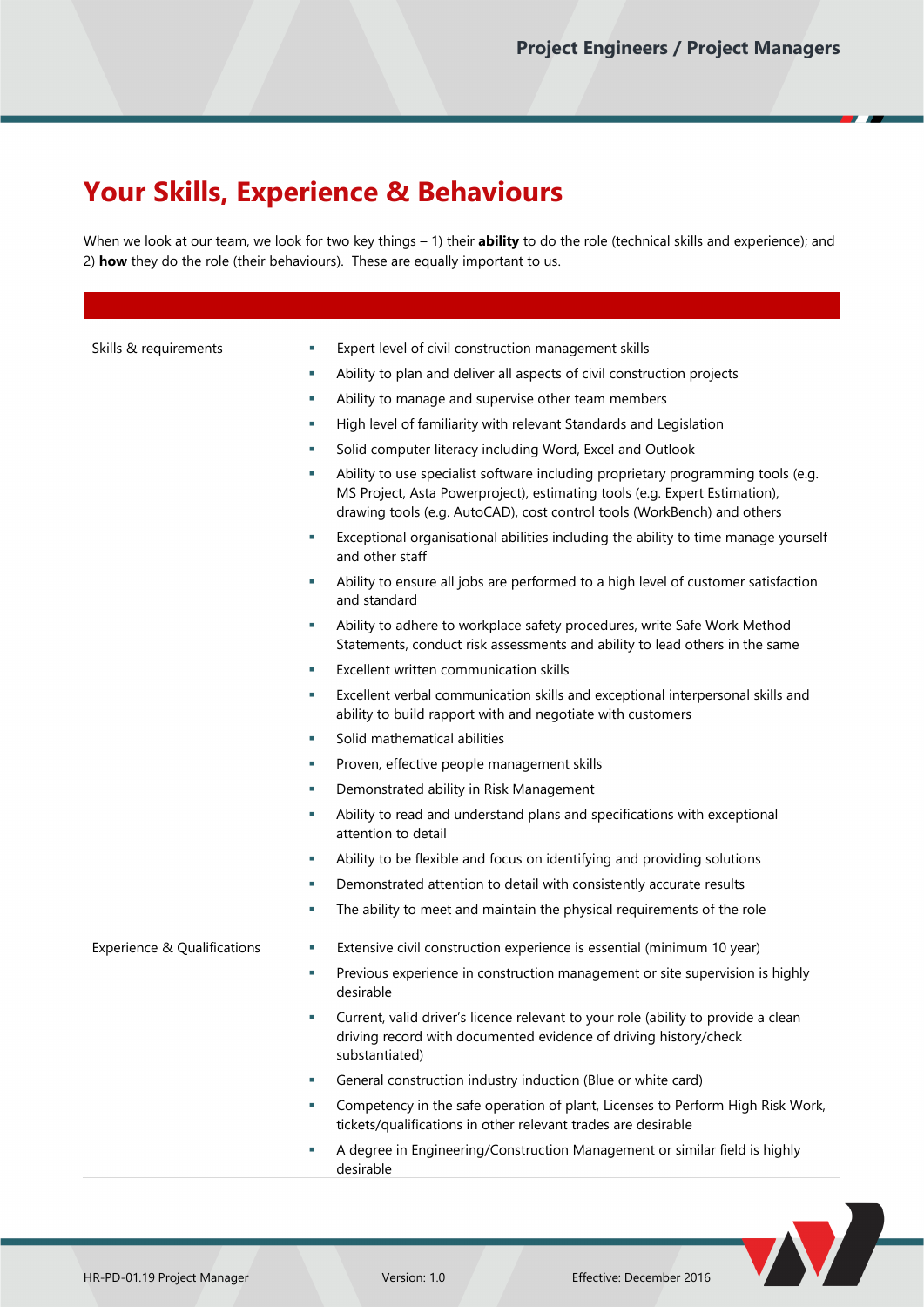|                              | RPEQ qualification is highly desirable<br>T,                                                                                                                                                                                                                                                                                                                                                                                                                   |  |
|------------------------------|----------------------------------------------------------------------------------------------------------------------------------------------------------------------------------------------------------------------------------------------------------------------------------------------------------------------------------------------------------------------------------------------------------------------------------------------------------------|--|
|                              | Other relevant qualifications like traffic management and workplace health and<br>T,<br>safety management are highly desirable.                                                                                                                                                                                                                                                                                                                                |  |
| Behaviour                    | To truly excel in our environment, we believe you need to:                                                                                                                                                                                                                                                                                                                                                                                                     |  |
|                              | Demonstrate patience and tenacity<br>T,                                                                                                                                                                                                                                                                                                                                                                                                                        |  |
|                              | Have consideration and respect for others<br>T,                                                                                                                                                                                                                                                                                                                                                                                                                |  |
|                              | Be self-disciplined and able to work with minimal supervision<br>٠                                                                                                                                                                                                                                                                                                                                                                                             |  |
|                              | Be a strong team player with a willingness to learn<br>٠                                                                                                                                                                                                                                                                                                                                                                                                       |  |
|                              | Be honest and ethical<br>×                                                                                                                                                                                                                                                                                                                                                                                                                                     |  |
|                              | Have a positive outlook and approach to work and people<br>×                                                                                                                                                                                                                                                                                                                                                                                                   |  |
|                              | Be committed to maintaining a safe work environment and minimising our<br>n,<br>impact on the environment                                                                                                                                                                                                                                                                                                                                                      |  |
|                              | Have dedication to quality and exceptional service ethos (internal and external<br>T,<br>'customers')                                                                                                                                                                                                                                                                                                                                                          |  |
| <b>Physical Requirements</b> | At Joe Wagner Group, we take our obligation to keep you safe seriously; and we can't<br>do it alone. Listed below are the essential physical requirements of the role. Please<br>review and if you believe that there is any reason you would not be able to meet<br>these requirements, or if you may need reasonable adjustments to the workplace to<br>help you perform the requirements of the role, you have an obligation to let us know<br>immediately. |  |
|                              | Safely lifting a maximum of 20 kg infrequently (including bending, lifting,<br>T,<br>carrying and placing). A team lift of two people is to be used to lift items<br>weighing between 30-50 kg. Items over 50kg should be lifted using mechanical<br>assistance (e.g. telehandlers, forklifts, cranes).                                                                                                                                                        |  |
|                              | Regular sitting at a desk completing administrative tasks, telephony tasks,<br>T,<br>reviewing documents, plans and procedures, using a computer for up to 10<br>hours per day, looking at a computer monitor, using a keyboard and mouse<br>(e.g. for induction, training, administrative, finance or planning activities as<br>required).                                                                                                                    |  |
|                              | Auditory perception sufficient to allow for the receival and delivery of detailed<br>T,<br>oral communication.                                                                                                                                                                                                                                                                                                                                                 |  |
|                              | Regular handling and operation of office technology (e.g. printer, scanner, hard<br>×,<br>copy filing, mobile phone etc.).                                                                                                                                                                                                                                                                                                                                     |  |
|                              | Far visual acuity must be at least at the minimum standard required to drive the<br>×,<br>class of vehicle being operated.                                                                                                                                                                                                                                                                                                                                     |  |
|                              | Near visual acuity below 0.5 metre sufficient for accurate reading, writing,<br>×.<br>operation of office technology as required.                                                                                                                                                                                                                                                                                                                              |  |
|                              | Some tasks may require the ability to identify and distinguish colours. Although<br>T,<br>full colour vision is not a mandatory requirement for the role, it's important to<br>inform your supervisor if you are colour blind.                                                                                                                                                                                                                                 |  |
|                              |                                                                                                                                                                                                                                                                                                                                                                                                                                                                |  |

W